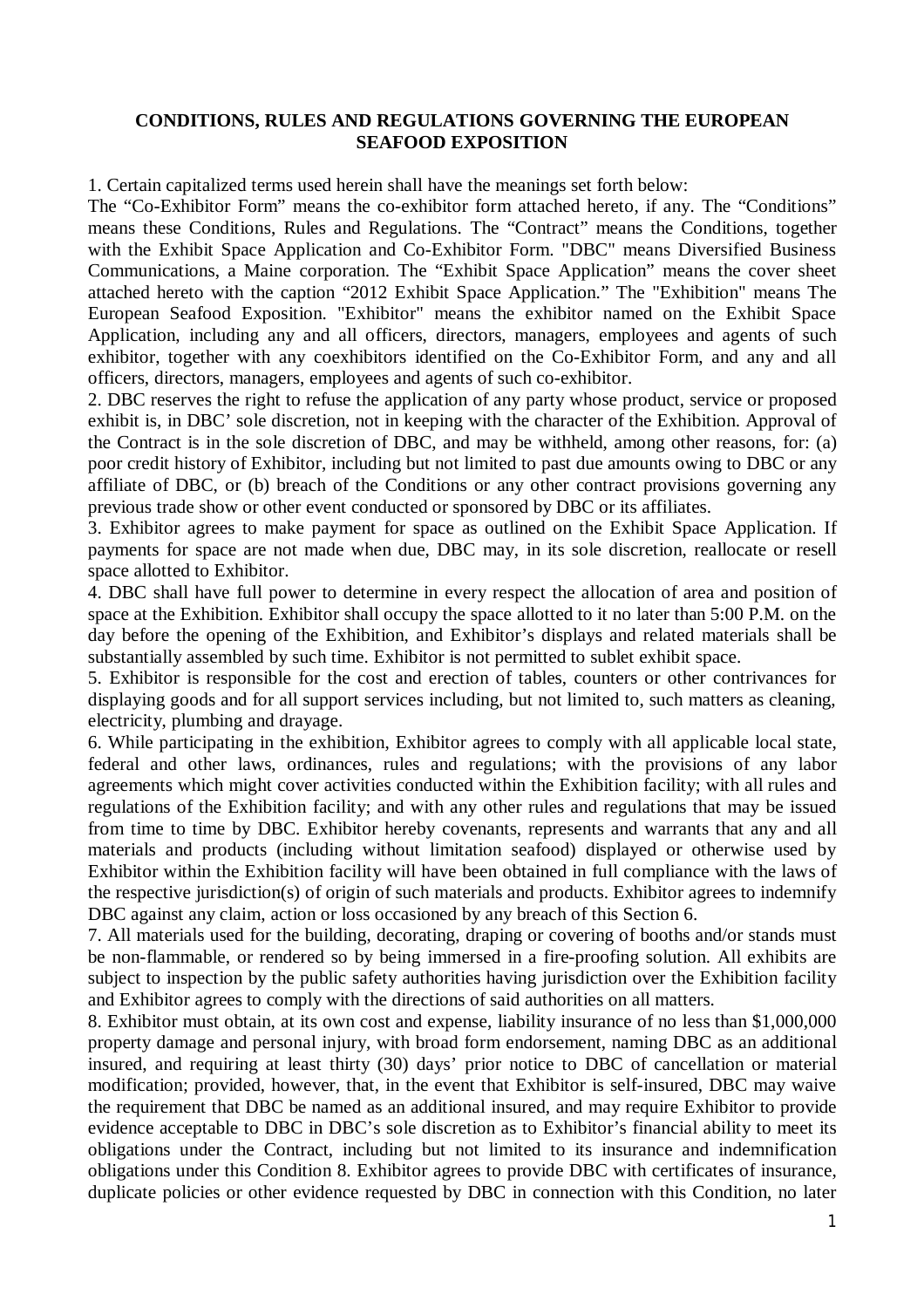than ninety (90) days prior to opening of the Exhibition, and to provide further evidence of insurance upon request. In no event shall DBC be responsible for any loss of or damage to Exhibitor property occasioned by theft or other insurable casualty. Exhibitor shall obtain at its own cost and expense theft and casualty insurance in an amount equal to the value of Exhibitor's property and shall provide DBC with proof of such insurance upon request. DBC assumes no risk; and, by the acceptance of this Contract, Exhibitor expressly releases DBC of and from any and all liability for any damage, injury or loss to any person or goods which may arise from the rental and occupation of said space by Exhibitor. Exhibitor agrees to indemnify, defend and hold harmless DBC from any and all claims, injuries, losses, liabilities, obligations, damages, expenses and costs (including, but not limited to, attorneys' fees and other similar costs of defending claims or law suits brought against DBC) (collectively, "Damages") if and to the extent such Damages result from (a) Exhibitor's breach or alleged breach of its duties, obligations, covenants, warranties and representations under this Contract, or (b) Exhibitor's actions or omissions with respect to the Exhibition. Exhibitor's duty to indemnify DBC hereunder shall not be affected by any contention that DBC was negligent, and that such negligence was a contributing or proximate cause of any such Damages, unless and until a court of competent jurisdiction in a matter involving third-party liability finds that such Damages resulted from DBC's bad faith, gross negligence, or willful misconduct.

9. In no event shall Exhibitor have any claim for Damages of any kind against DBC in respect to any Damages, direct or consequential, because of the prevention, postponement or abandonment of the Exhibition, by reason of any of the events referred to in Condition 21, or otherwise if for any reason beyond DBC's control the Exhibition facility becomes wholly or partially unavailable for the holding of the Exhibition; and, in such an event, DBC shall be entitled to retain all sums paid by Exhibitor or such part thereof as DBC shall consider necessary. If, in the opinion of DBC, by rearrangement or postponement of the period of the Exhibition, or by substitution of another hall or building, or in any other reasonable manner, the Exhibition can be carried through, the Contract shall be binding upon the parties, except as to the size and position of exhibit space, which DBC may modify as it deems necessary under the circumstances in its sole discretion.

10. The liability of DBC to Exhibitor for all claims relating to the Exhibition or the Contract, in contract, tort or otherwise, shall not exceed the amount of the fees paid to DBC by Exhibitor in connection with the Contract. In no event shall DBC be liable to Exhibitor for any consequential, indirect, special or incidental Damages, even if Exhibitor has been advised of the possibility of such potential Damages. The foregoing limitation of liability and exclusion of certain Damages shall apply regardless of the success or effectiveness of other remedies.

11. Exhibitor agrees to confine all selling and promotional activity to the space allotted by the Contract and not to distribute printed matter or materials of any nature in the aisles, entrances or exits of the Exhibition.

12. Non-transferable passes of admission will be supplied to Exhibitor for distribution to its personnel. Exhibitor will not be admitted to the Exhibition facility without such passes. DBC reserves the right to limit the number of passes issued to Exhibitor.

13. The right to distribute and/or sell any article of food, drink or tobacco is held by catering concessionaires authorized by the owner of the Exhibition facility. No Exhibitor may sell, give away or distribute any such article without the written consent of DBC. The foregoing should not be construed to prevent Exhibitor from distributing product samples in accordance with applicable law.

14. DBC accepts no responsibility for breakdown or failure of any of the services provided for, or in connection with, the Exhibition.

15. DBC reserves the right, in its sole discretion, to refuse any person, including without limitation any employee of Exhibitor, admission to the Exhibition. No person under the age of 18 will be admitted under any circumstance during any phase of the Exhibition.

16. Without prejudice to the rights and remedies of DBC in respect to any breach of the Contract on the part of Exhibitor, DBC may, in its sole discretion, allow Exhibitor to withdraw from the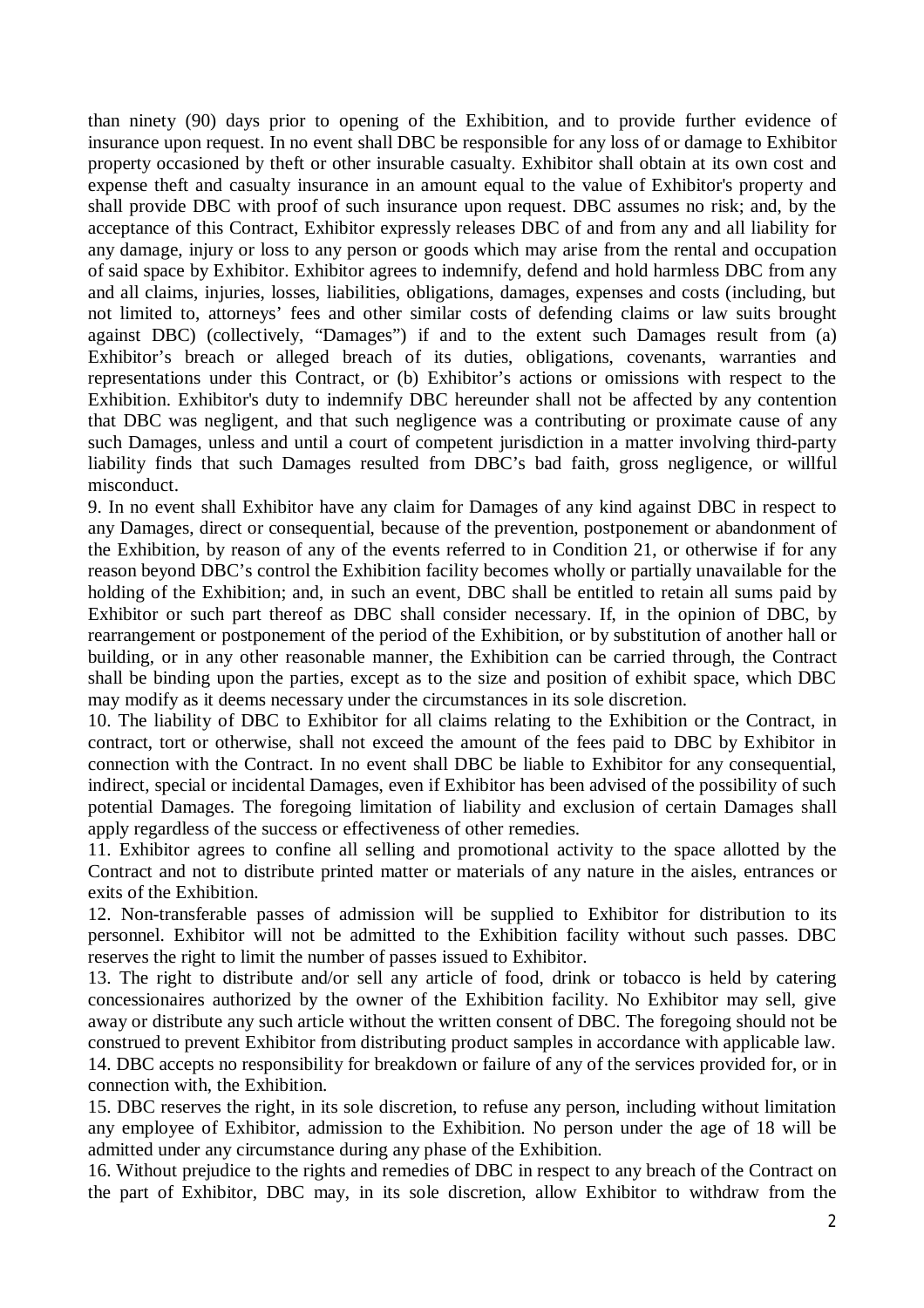Exhibition subject to the following conditions: (a) Exhibitor must give written notice to DBC that it desires to withdraw; if DBC allows such withdrawal, it will notify Exhibitor of its decision in writing; (b) any such notification by DBC to Exhibitor will constitute a cancellation of the Contract subject to the payment by Exhibitor to DBC as outlined on the Exhibit Space Application; and (c) upon payment of such amount to DBC by Exhibitor, the Contract shall be cancelled and Exhibitor shall have no further claim against DBC.

17. DBC reserves the right to alter, add to or amend any provision of the Conditions. Should any question arise regarding the meaning of any provision of the Contract or otherwise in connection with Exhibitor's involvement with the Exhibition, whether or not provided for in the Contract, the decision of DBC shall be final. No alteration, addition, amendment or waiver to or of, the Contract shall operate to release Exhibitor from the Contract. No course of dealing between the parties shall operate as a waiver of any of the parties' rights under the Contract. No delay or omission on the part of either party in exercising a right under the Contract shall operate as a waiver of such right or any other right hereunder. No waiver shall be binding unless it is in writing and signed by a person authorized to execute such waiver on behalf of the waiving party.

18. The purpose of the Exhibition is to promote the sale and use of seafood products and related equipment and services. Exhibits must be consistent with this purpose and must adhere, in each case in the determination of DBC in its sole discretion, to each of the following standards: (a) Exhibitor must promote the marketing of seafood and related products or services. (b) Exhibitor shall not discourage, or promote the limitation of, the use, distribution or marketing of any seafood or related product or service. (c) Exhibitor may encourage or advance its own products, equipment or services; however, Exhibitor shall not unfairly criticize the products or methods of any other exhibitor. (d) Exhibitor shall not directly or indirectly promote or advertise any idea or product which is inconsistent with the stated purpose of the Exhibition. (e) Exhibitor shall not infringe the copyrights, trademarks or other intellectual property rights of any third party or unfairly compete with other exhibits. (f) Exhibitor's exhibit shall not have an undesirable or unreasonable deleterious effect upon another exhibit. (g) DBC reserves the right to prohibit or remove any exhibit which detracts from the general character of the Exhibition as a whole, or consists of products or services inconsistent with the purpose of the Exhibition. The right to prohibit includes, but is not limited to, such persons, things, conduct, printed matter or anything else of a character which DBC deems objectionable.

19. As an accommodation to Exhibitor, DBC may list Exhibitor in a catalog prepared and distributed in connection with the Exhibition, and Exhibitor hereby grants a limited, non-exclusive, nontransferable worldwide royalty-free right and license to DBC to use Exhibitor's name, trademarks and/or logos for such purpose. DBC shall have no liability to Exhibitor for any errors or omissions contained in such catalog.

20. The Contract may be terminated by DBC at any time on the breach of any of the provisions herein by Exhibitor, or breach by Exhibitor of any other contract it may have with DBC or its affiliates, including without limitation failure to make payments when due pursuant to any such contract, and thereupon all of Exhibitor's rights hereunder shall cease and terminate, and any payments made by Exhibitor on account hereof prior to said termination shall be retained by DBC as liquidated damages for such breach, and DBC may thereupon reallocate or resell any space that had been allocated to Exhibitor.

21. In the event that the premises in which the Exhibition is to be conducted shall become, in the sole discretion of DBC, unfit for occupancy, or in the event the holding of the Exhibition or the performance of DBC under the Contract are substantially or materially interfered with by virtue of any cause or causes not reasonably within the control of DBC, the Exhibition may be terminated or moved to another appropriate location at the sole discretion of DBC. DBC shall not be responsible for delays, damage, loss, increased costs or other unfavorable conditions arising by virtue of cause or causes not reasonably within the control of DBC. If DBC terminates the Contract and/or the Exhibition (or any part thereof) pursuant to this Condition, then DBC may retain such part of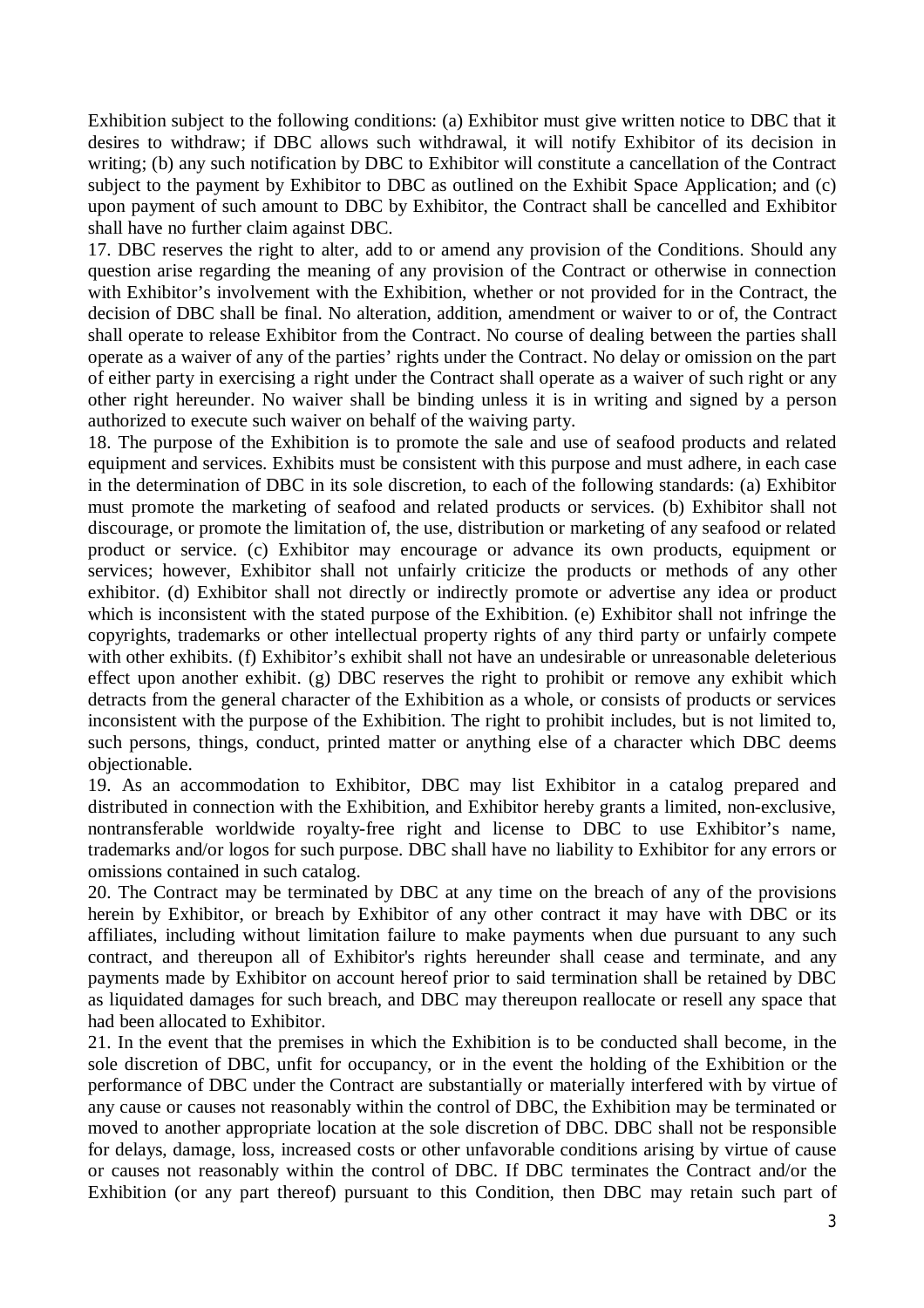Exhibitor's rental fee as shall be required to recompense DBC for the expenses incurred up to the time such contingency shall have occurred and there shall be no further liability on the part of either party to the other. For purposes hereof, "cause or causes not reasonably within the control of DBC" shall include, but not be limited to: fire, casualty, flood, epidemic, earthquake, explosion, accident, blockade, embargo, inclement weather, hurricane, tornado, governmental restraints, declaration of public emergency, strike, lockout, boycott or other labor disturbance, technical or other personnel failure, local, state, federal or other laws, ordinances, rules, orders, decrees or regulations and/or any act of God.

22. Neither Exhibitor nor DBC is or shall be construed to be a partner, joint venturer, franchisee, employee, agent or representative of or with the other for any purpose whatsoever. Except as specifically permitted by the Contract or by a separate written agreement of DBC and Exhibitor, neither party has or shall have any right or power to act as the agent or to act on behalf or in the name of, or to bind, the other party. Nothing herein shall be construed as granting Exhibitor any proprietary right, title or interest in DBC or as granting DBC any proprietary right, title or interest in Exhibitor.

23. If, at any time, any provision of the Contract shall be deemed for any reason to be invalid or unenforceable or prohibited by the laws of the jurisdiction where the activities are to be performed, then such provision shall be considered divisible and shall become and be immediately amended to the extent necessary to make it valid and enforceable by the court or other body having jurisdiction over the Contract. The invalidity or lack of enforceability of any provision of the Contract shall not affect the validity and continuing effectiveness of any other provision of the Contract.

24. The Contract contains the entire understanding of the parties and supersedes any and all prior understandings or agreements between the parties with respect to the subject matter hereof. No modification of or amendment to the Contract will be effective unless in writing and signed by both parties.

25. The Contract shall be binding upon and shall inure to the benefit of the parties and their respective successors and permitted assigns; provided, however, that Exhibitor shall not directly or indirectly assign, delegate, transfer, sublicense or encumber any of its rights or obligations under the Contract without the express prior written consent of DBC.

26. The Contract shall be governed by and construed in accordance with the laws of the State of Maine, United States of America, without regard to the conflicts of laws provisions thereof to the extent such laws would cause the law of another jurisdiction to apply. The parties unequivocally submit to the exclusive jurisdiction of the state and federal courts sitting in Cumberland County, Maine.

27. Exhibitor hereby covenants, represents and warrants, as applicable, that: (a) if it is a legal entity, it is duly organized, validly existing and in good standing under the laws of its jurisdiction of organization; (b) if it is a legal entity, its execution, delivery and performance of this Contract, the fulfillment of and the compliance with the respective terms and provisions hereof, and the due consummation of the transactions contemplated thereby, have been duly and validly authorized by all necessary corporate or other legal action of Exhibitor (none of which actions has been modified or rescinded, and all of which actions are in full force and effect); and (c) the Contract constitutes a legal, valid and binding obligation of Exhibitor, enforceable against Exhibitor in accordance with its terms, except as enforceability may be limited by bankruptcy, insolvency, reorganization, moratorium or similar laws relating to or affecting generally the enforcement of creditors' rights.

28. DBC agrees and acknowledges that it has relied on Exhibitor's undertakings hereunder, and that, if Exhibitor violates any of the provisions of the Contract, (a) it will be difficult, if not impossible, to compute the amount of loss to DBC; (b) DBC will be without an adequate legal remedy; and (c) violation of the Contract will cause substantial and irreparable injury and damage to DBC. Therefore, the parties agree that, in the event of any violation by Exhibitor of the Contract, DBC shall be entitled to specific performance, injunction, other equitable relief and any other